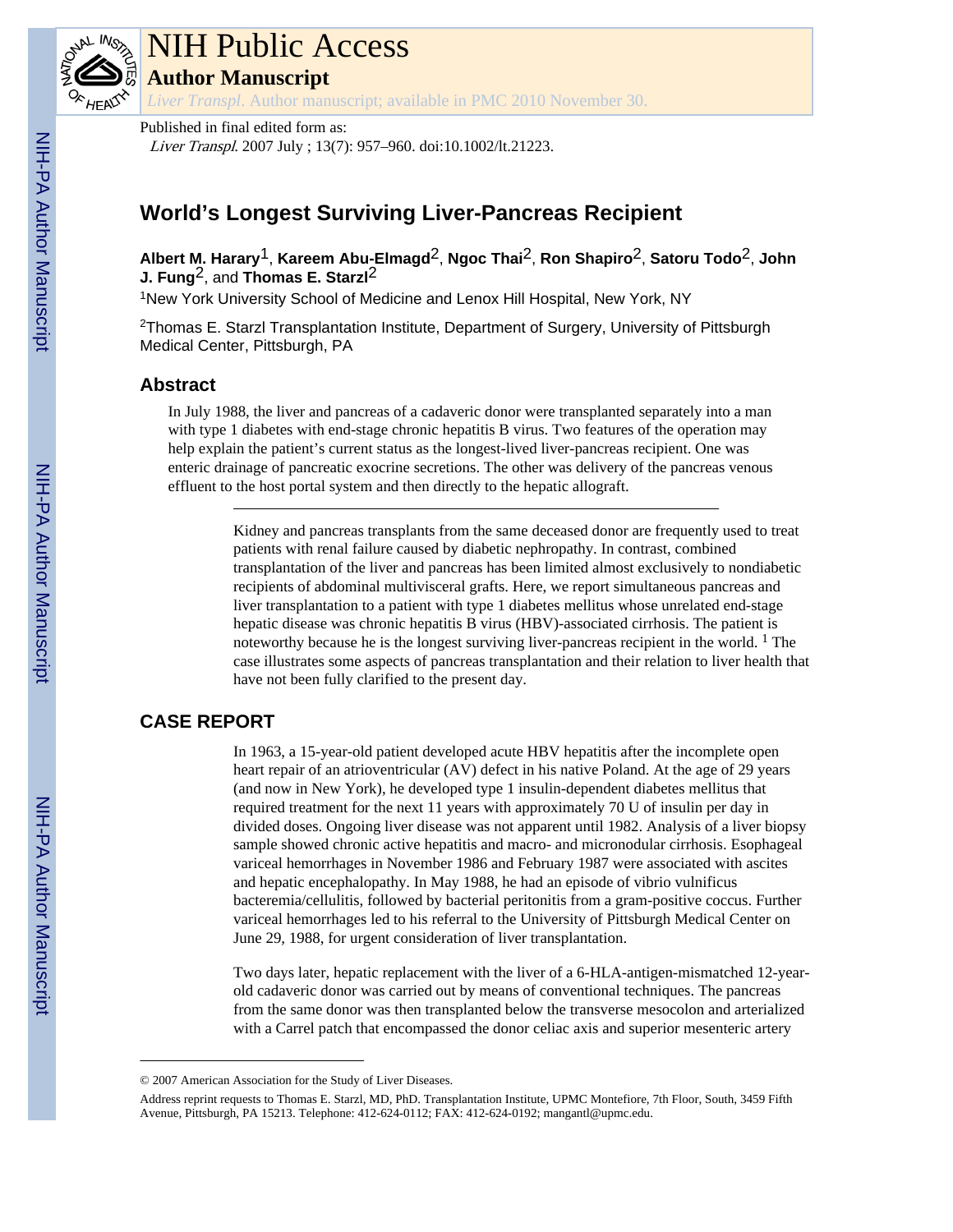outflow from the pancreas was directed into the recipient's superior mesenteric vein via a short interposition graft of donor iliac vein. Exocrine pancreatic secretions were drained into the recipient upper gastrointestinal tract through 2 end-to-side anastomoses: duodenoduodenostomy at the second part of the host duodenum, and duodeno-jejunostomy near the host ligament of Treitz (Fig. 1).

Immunosuppression was with cyclosporine, azathioprine, and prednisone to which a 14-day course of basiliximab and muromonab was added to treat an early rejection. Thirteen weeks after transplantation, an increase in serum bilirubin (peak 7.1 mg/dL) and transaminase concentrations (serum glutamic-oxaloacetic transferase peak 400 IU) occurred that were first ascribed to rejection, then to recurrent HBV hepatitis. A stable functional state was achieved after 7–8 months. Since then, he has had mild to moderate increases of serum transaminases (usually less than twice normal) but with normal liver synthetic functions and bilirubin concentrations despite slowly worsening biopsy evidence of hepatic fibrosis (last sample 2003). He was found to be infected with hepatitis C in 1994 and was unsuccessfully treated with interferon alfa. He was treated with lamivudine between 1997 and 2004. His current medications include 25 mg cyclosporine twice a day (trough levels frequently undetectable), 5 mg/d prednisone, 10 mg/d adefovir dipivoxil, 2 antihypertensive drugs, and antacids. Serum creatinine concentrations are normal.

He has required no insulin therapy since his double organ transplant. His principal medical problems since 1990 have been cardiovascular, for the most part related the incomplete closure of the AV defect at age 15. In 1995, a permanent pacemaker was inserted for the treatment of heart block. Small strokes began in 1997 and were attributed to emboli passing through the incompletely closed AV defect. He then developed progressive congestive heart failure, and a second major cardiac procedure was undertaken in 2001. The operation included definitive repair of the AV septal defect, tricuspid valve annuloplasty, porcine mitral valve replacement, and a single-vessel coronary artery bypass graft. Glucose homeostasis has been excellent throughout. Current liver functions include a normal bilirubin (0.5 g/dL), aspartate aminotransferase (38 IU), serum albumin (4.1 g/dL), and international normalization ratio (1.2). The patient has been able to work, continues to demonstrate a sharp and ironic wit, and remains an avid reader of history books.

#### **DISCUSSION**

When the operation for this patient was planned in 1988, liver transplantation under cyclosporine-based immunosuppression had become a widely accepted form of treatment. 2 In contrast, pancreas transplantation faced an uncertain future because of its excessive morbidity and mortality. 3 One problem was that neither the whole organ pancreas transplantation originally described by Lillehei et al.,<sup>4</sup> nor the then more popular option of partial (segmental) pancreatic transplantation, were standardized operations. The principal lethal risks with both kinds of procedure were associated with enteric drainage of the graft exocrine secretions. Consequently, the strategy with almost all pancreas transplantations from the early 1970s to the mid-1980s was to divert the secretions to extra-alimentary destinations (e.g., the host urinary tract or free peritoneal cavity) or to eliminate the secretions by blocking the ducts of segmental pancreas grafts (e.g., with polymer injection).  $3,5$  In opposition to these trends, we had urged the use of the whole pancreas with enteral drainage of its exocrine secretions via the graft duodenum.6 Both of these recommendations were carried out in our 1988 liver-pancreas recipient with diabetes (Fig. 1).

A second technical question was where to direct the venous outflow of the pancreas allograft. With the pelvic implantation site that remains in common use today for patients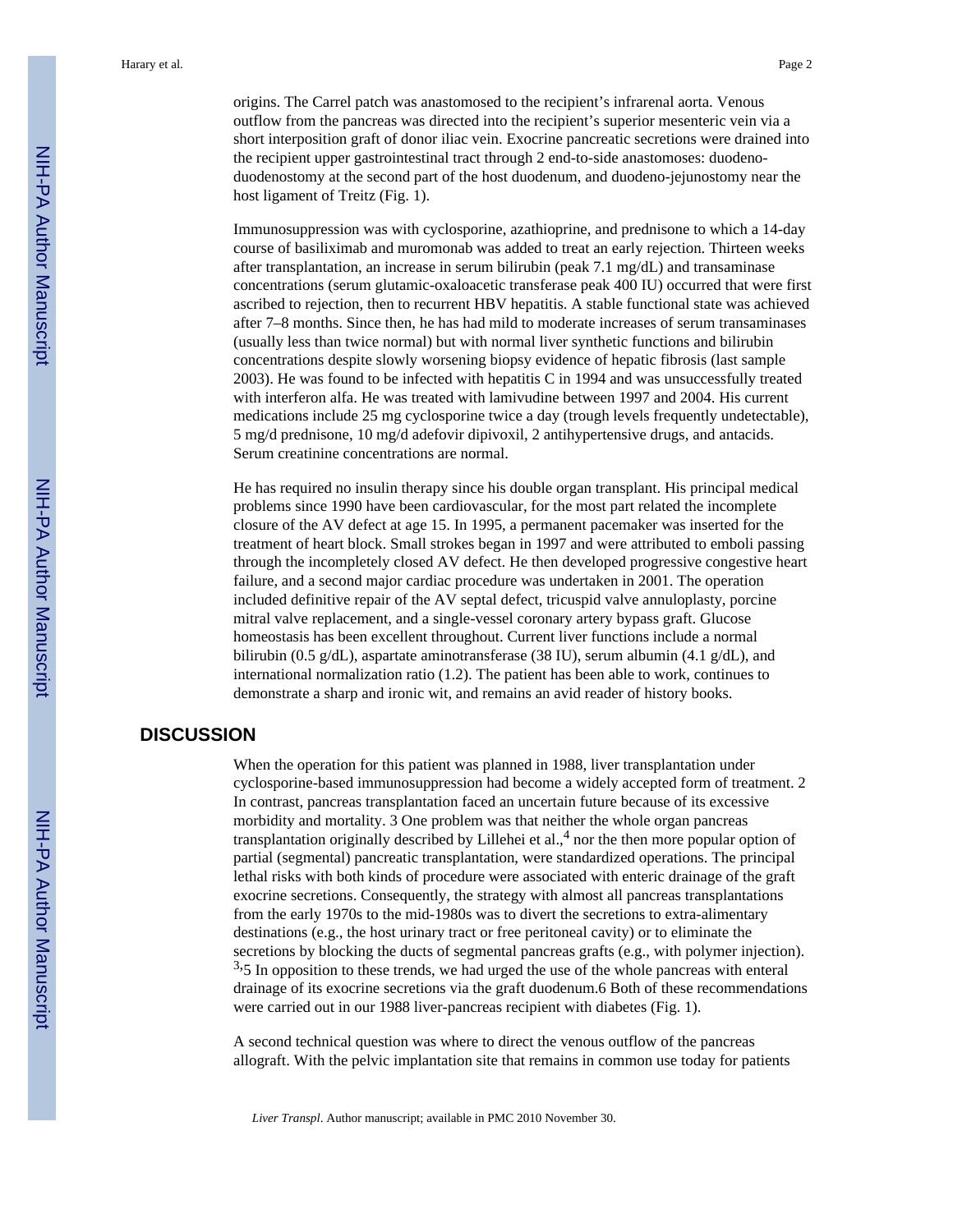vena cava. This practice has potentially important undesirable implications. Glucose homeostasis is maintained by the liver, where insulin is almost completely removed from the blood with a single transhepatic passage. However, the insulin binding has many other consequences for the liver. In the 1970s, it was shown that the first pass-exposure of the liver to endogenous or portally infused insulin is critical for normal maintenance of hepatic size, ultrastructure, function, and the capacity for regeneration.  $7-11$  To confer the hepatotrophic benefits of insulin and other molecules from the pancreas on the cotransplanted liver of our 1988 recipient, the venous effluent of the pancreas graft was drained into the host superior mesenteric vein.

Thus, the operation carried out in 1988 differed greatly from the only previous liverpancreas transplantation into a patient with diabetes. In the earlier case (October 3, 1979), Calne et al. 12 implanted a segmental pancreas graft (body and tail) from the same donor in the pelvis of a liver recipient after polymer injection of the duct system. Venous outflow was directed into the iliac vein. Glucose homeostasis was promptly normalized. The recipient required resumption of insulin after 1 year, but survived for 6.1 years. No other diabetic liver recipients are known to have undergone the double organ transplantation until the 1988 patient reported here.

However, an en bloc allograft of the liver and pancreas (with the attached duodenum) was being used in Pittsburgh throughout the 1988–89 period as replacement for the resected native upper abdominal organs of patients without diabetes with hepatic, pancreatic, or duodenal malignancies that had metastasized regionally. 13 A total of 21 patients received these composite ("cluster") allografts. Despite a high rate of tumor recurrence, the 3- to 5 year survival was >30%. All of the 21 recipients became insulin independent and remained so up to the time of death or to the 3- to 5-year follow-up. 14 However, graft pancreatitis was a frequent early complication and caused one death. 13,14

Because of the possibility that pancreas complications could jeopardize the liver graft, the 2 organs were separated and transplanted individually in our 1988 patient with diabetes, above and below the host transverse mesocolon. This concern notwithstanding, recent reports of pancreas transplantation in 3 liver recipients with diabetes, 2 in Brussels15 and 1 in Leeds, <sup>16</sup> have revitalized interest in the original en bloc transplant operation. Both groups emphasized the advantages (including the safety) of the en bloc procedure while noting the scarcity of liver recipients with diabetes who had undergone simultaneous pancreas transplantation of any kind  $\ll 10$  reported). In view of the small number of reported cases, it is possible that pancreas transplantation is being underused in liver recipients with diabetes.

Our policy when pancreas transplantation is used in a liver recipient, whether Simultaneously or later, has been to route the pancreas venous drainage through the hepatic allograft because this provides an ideal metabolic environment for the new liver. 17 In turn, survival of the pancreas may be aided by the well-known immune protective effect of the liver. 18 The persistence for 18 years of the still well-functioning liver allograft reported here was of particular interest in view of its prompt infection by HBV, and later hepatitis C virus. Although the HBV infection was treated with hyperimmunoglobulin, this therapy was not standardized in 1988, and effective antiviral drugs were not yet available. Consequently, the prognosis for disease recurrence was so dismal that HBV was considered at the time to be a relative contraindication for liver transplantation by most insurance carriers and an absolute one by all government agencies that funded this procedure. This patient beat the odds because of new HBV therapeutic developments that have continued to the present time.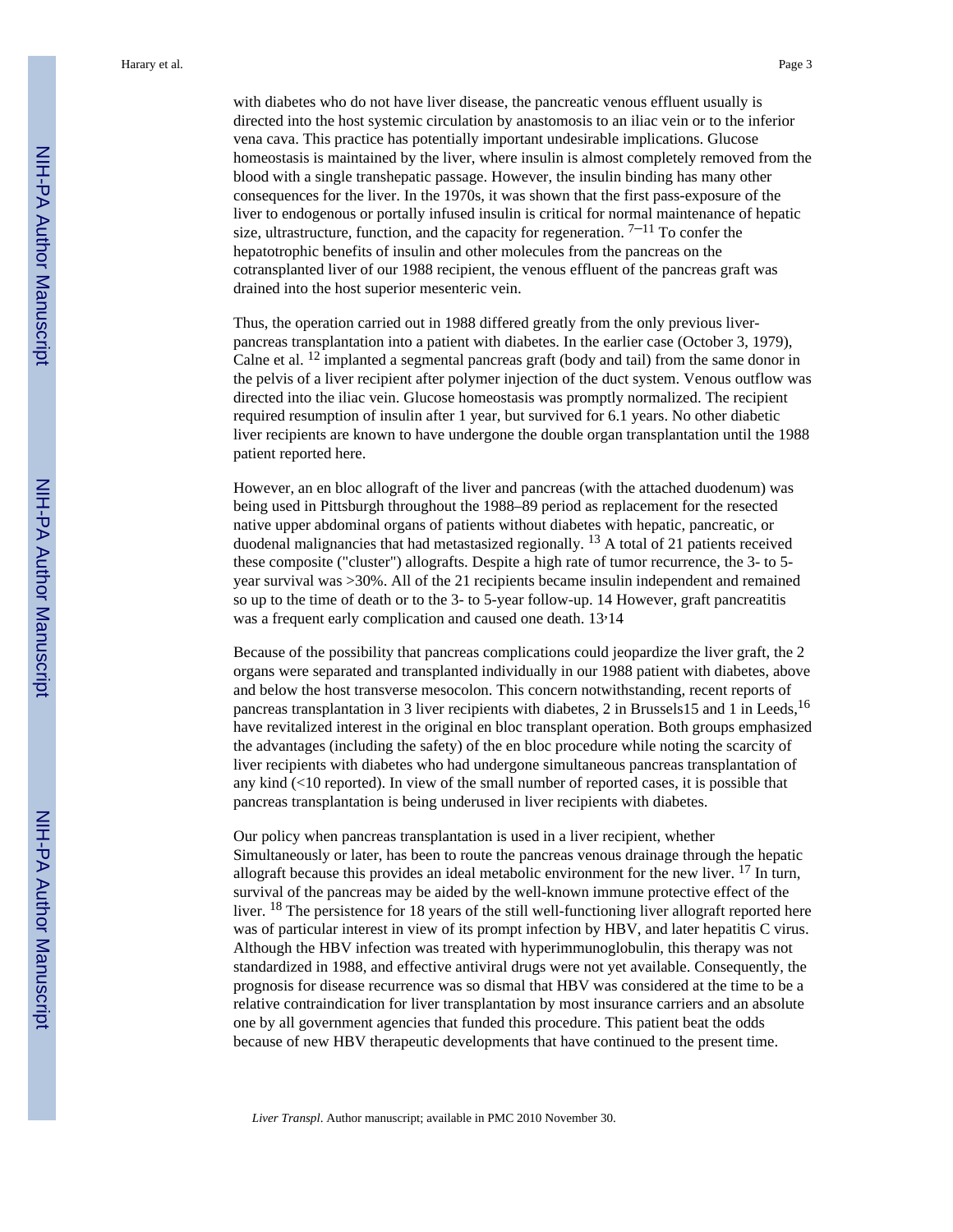Although the foregoing anatomic/metabolic considerations have been focused on the welfare of the hepatic allografts, they could be relevant to the health of native livers of recipients with diabetes in whom the allograft pancreas has been transplanted alone or in combination with the kidney or other nonhepatic organs. More than 90% of such pancreas grafts have their venous effluent diverted into the systemic circulation (i.e., around the liver). <sup>5</sup> The nonphysiologic drainage results in systemic hyperinsulinemia and has been associated with dyslipidemia, accelerated atherosclerosis, and insulin resistance. 19 In turn, insulin resistance is of particular concern to hepatologists because it is thought to be a seminal factor in pre- and posttransplantation nonalcoholic steatohepatitis syndromes.20

Formal comparisons of portal vs, systemic venous drainage in pancreas alone and kidneypancreas recipients 19,21,22 have not included assessment of the effects on the liver. At the 40th anniversary celebration of the first human pancreas transplantation held at the University of Minnesota during December 6–8, 2006, interest was expressed in carrying out studies that would bring this important question to closure.

#### **Abbreviations**

| HBV | hepatitis B virus |
|-----|-------------------|
| AV  | atrioventricular  |

#### **Acknowledgments**

Supported by National Institutes of Health (grant DK29961), and unrestricted gifts from Frank Sarris and Robert Eberly.

#### **REFERENCES**

- 1. Cecka, JM.; Terasaki, PI. Clinical Transplants. Vol. 2005. Los Angeles: UCLA Immunogenetics Center; 2001. World transplant records; p. 391
- 2. National Institutes of Health Consensus Development Conference on Liver Transplantation. Sponsored by the National Institute of Arthritis, Diabetes, and Digestive and Kidney Diseases and the National Institutes of Health Office of Medical Applications of Research. Hepatology 1984;4(1 Suppl):1S–110S.
- 3. Groth, CG., editor. Pancreatic Transplantation. Philadelphia, PA: WE Saunders; 1988. p. L1-L413.
- 4. Lillehei RC, Simmons RL, Najarian JS, Weil R, Uchida H, Ruiz JO, et al. Pancreatico-duodenal allotransplantation: experimental and clinical experience (includes discussion from the floor). Ann Surg 1970;172:405–436. [PubMed: 4918002]
- 5. Sutherland DE, Gruessner RW, Dunn DL, Matas AJ, Humar A, Kandaswamy R, et al. Lessons learned from more than 1,000 pancreas transplants at a single institution. Ann Surg 2001;233:463– 501. [PubMed: 11303130]
- 6. Starzl TE, Iwatsuki S, Shaw BW Jr, Greene DA, Van Thiel DH, Nalesnik MA, et al. Pancreaticoduodenal transplantation in humans. Surg Gynecol Obstet 1984;159:265–272. [PubMed: 6382661]
- 7. Starzl TE, Francavilla A, Halgrimson CG, Francavilla FR, Porter KA, Brown TH, et al. The origin, hormonal nature, and action of hepatotrophic substances in portal venous blood. Surg Gynecol Obstet 1973;137:179–199. [PubMed: 4353133]
- 8. Starzl TE, Lee IY, Porter KA, Putnam CW. The influence of portal blood upon lipid metabolism in normal and diabetic dogs and baboons. Surg Gynecol Obstet 1975;140:381–396. [PubMed: 18689027]
- 9. Starzl TE, Porter KA, Kashiwagi N, Lee IY, Russell WJI, Putnam CW. The effect of diabetes mellitus on portal blood hepatotrophic factors in dogs. Surg Gynecol Obstet 1975;140:549–562. [PubMed: 18689029]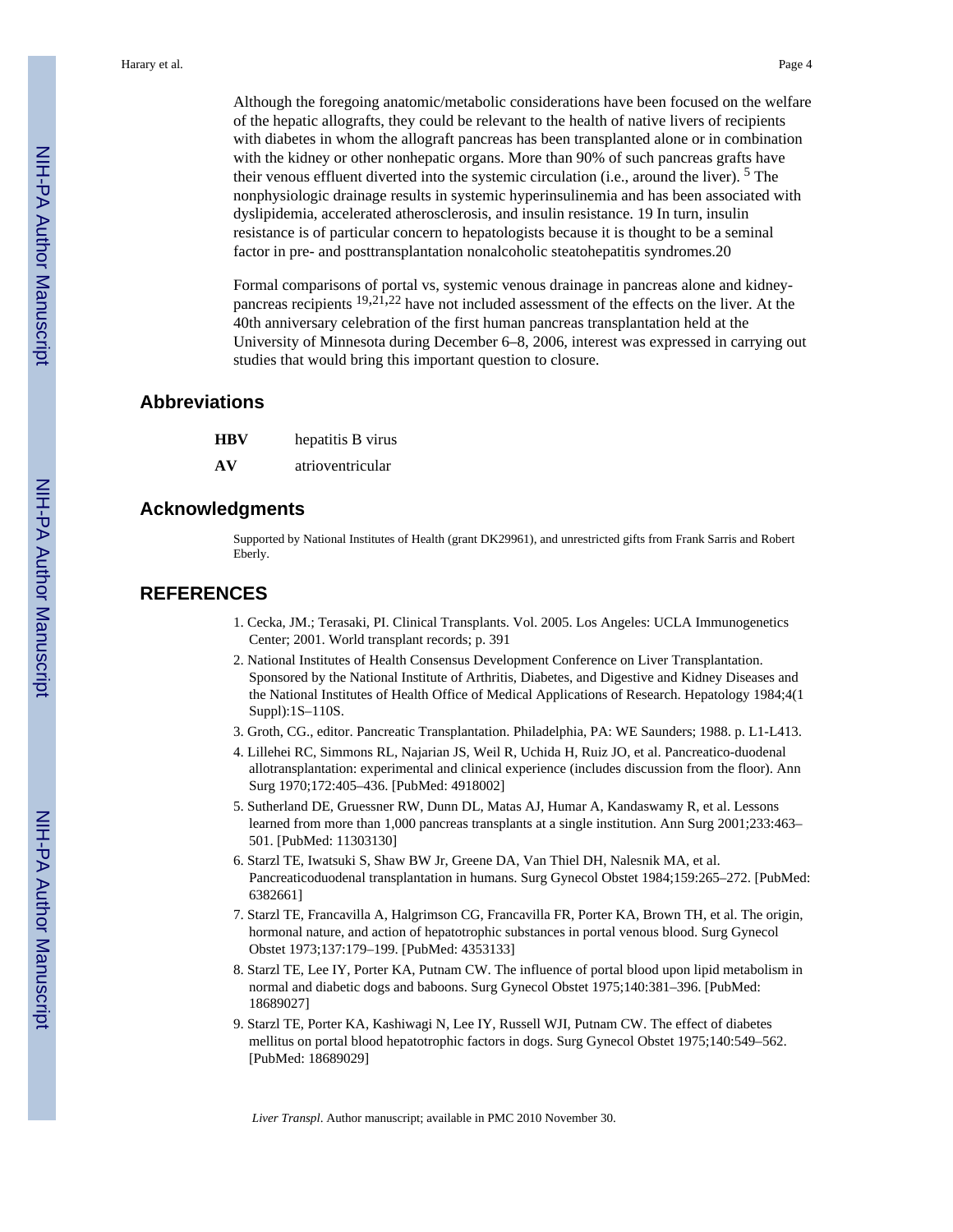- 10. Starzl TE, Porter KA, Kashiwagi N, Putnam CW. Portal hepatotrophic factors, diabetes mellitus and acute liver atrophy, hypertrophy and regeneration. Surg Gynecol Obstet 1975;141:843–858. [PubMed: 1188560]
- 11. Starzl TE, Watanabe K, Porter KA, Putnam CW. Effects of insulin, glucagon, and insulin/glucagon infusions on liver morphology and cell division after complete portacaval shunt in dogs. Lancet 1976;1(7964):821–825. [PubMed: 56646]
- 12. Calne RY, Rolles K, White DJG, Thiru S, Evans DB, McMaster p, et al. Cyclosporin A initially as the only immunosuppressant in 34 recipients of cadaveric organs: 32 kidneys. 2 pancreases, and 2 livers. Lancet 1979;2:1033–1036. [PubMed: 91781]
- 13. Starzl TE, Todo S, Tzakis A, Podesta L, Mieles L, Demetris A, et al. Abdominal organ cluster transplantation for the treatment of upper abdominal malignancies. Ann Surg 1989;210:374–386. [PubMed: 2673085]
- 14. Alessiani M, Tzakis A, Todo S, Demetris AJ, Fung JJ, Starzl TE. Assessment of 5-year experience with abdominal organ cluster transplantation. J Am Coll Surg 1995;180:1–9. [PubMed: 8000645]
- 15. Pirenne J, Deloose K, Coosemans W, Aerts R, Van Gelder F, Kuypers D, et al. Combined "en bloc" liver and pancreas transplantation in patients with liver disease and type I diabetes mellitus. Am J Transplant 2004;4:1921–1927. [PubMed: 15476496]
- 16. Young AL, Peters CJ, Toogood GJ, Davies HM, Millson CE, Lodge JPA, et al. A combined liverpancreas en-bloc transplant in a patient with cystic fibrosis. Transplantation 2005;80:605–607. [PubMed: 16177633]
- 17. Thai, NL.; Abu-Elmagd, K.; Khan, A.; Bond, G.; Basu, A.; Tom, K., et al. Pancreatic transplantation at the University of Pittsburgh. In: Cecka, JM.; Terasaki, PI., editors. Clinical Transplants. Vol. 2004. Los Angeles, CA: UCLA Tissue Typing laboratory; 2004. p. 205-214.
- 18. Starzl TE, Demetris AJ, Trucco M, Murase N, Ricordi C, Ildstad S, et al. Cell migration and chimerism after whole-organ transplantation: the basis of graft acceptance. Hepatology 1993;17:1127–1152. [PubMed: 8514264]
- 19. Stratta RJ, Shokouh-Amiri MH, Egidi F, Grewal HP, Kiziisk T, Nezakatgoo N, et al. A prospective comparison of simultaneous kidney-pancreas transplantation with systemic-enteric versus portalenteric drainage. Ann Surg 2001;233:740–751. [PubMed: 11371732]
- 20. Farrell GC, Larier CZ. Nonalcoholic fatty liver disease: from steatosis to Cirrhosis. Hepatology 2006;43(2 Suppl 1):S99–S112. [PubMed: 16447287]
- 21. Philosophe B, Farney AC, Schweizter EJ, Colonna JO, Jarrel BE, Krishnamurthi V. Superiority of portal venous drainage over systemic venous drainage in pancreas transplantation: a retrospective study. Ann Surg 2001;234:689–696. [PubMed: 11685034]
- 22. Petruzzo P, Da Silva M, Feitosa LC, Dawwahra M, Lefrancios N, Dubernard JM, et al. Simultanous pancreas-kidney transplantation: portal venous systemic venous drainage of the pancreas allografts. Clin Transplantation 2000;14:287–291.

NIH-PA Author Manuscript

NH-PA Actros Manuscript